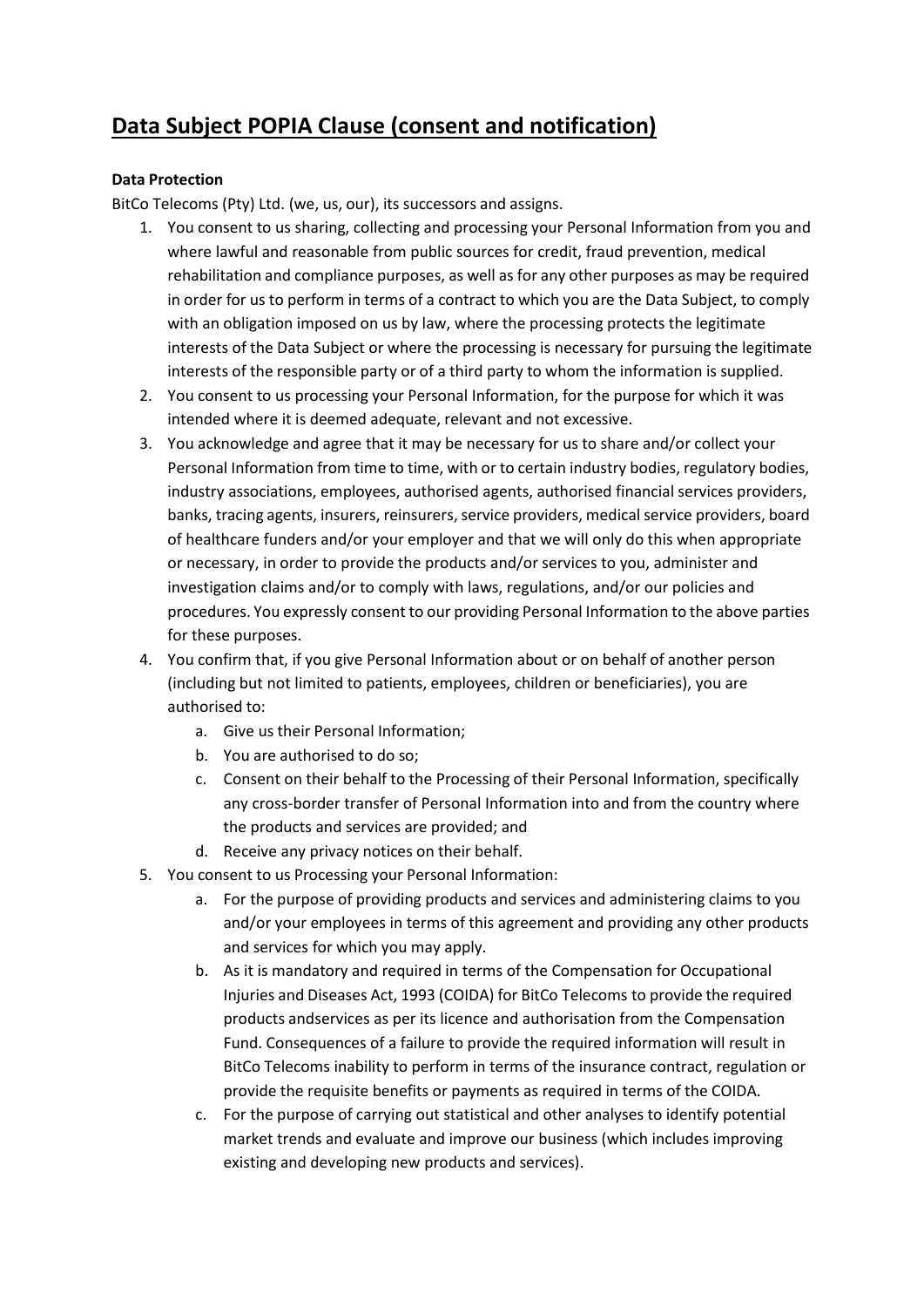- d. In countries outside South Africa where the products, services or benefits of the policy are provided. As far as possible, we will ask the receiving party to agree to our privacy policies.
- e. By sharing your Personal Information with insurers, service providers, and any other third parties, where necessary, so that we can administer the policy, claims and/or provide the products, services and policy benefits to you and your employees, locally and outside the country where the products or services are normally provided.
- f. With other BitCo Telecoms related entities within the BitCo Telecoms structure.
- g. Including special Personal Information relating to health or sex life, criminal behaviour, biometric information and/or race or ethic origin (where applicable).
- 6. You also acknowledge and understand that the above list is not exhaustive and BitCo Telecoms will adviseyou, from time to time should your Personal Information be shared or transferred to a third party for any other purpose not provided for herein.
- 7. You understand that you have a right to correct, request access to and to rectify the information collected, including the right to object to the processing of Personal Information (where applicable).
- 8. You understand that you have the right to lodge a complaint with the Information Regulator which details can be found at [https://www.justice.gov.za/inforeg/.](https://www.justice.gov.za/inforeg/)
- 9. BitCo Telecoms shall not be liable for any damages of any kind arising from the use of the Personal Information, including but not limited to direct, indirect, incidental, punitive and/or consequential damages for fulfilling any of its statutory obligations under any law applicable to BitCo Telecoms.
- 10. You will find our Processing practices in our Privacy Notice. This statement is available on BitCo Telecoms website or on request.

### **BitCo Telecoms**

BitCo Telecoms namely the Responsible Party. Business Address: Wedgewood Office Park, 3 Muswell Road, Bryanston, 2191.

### **Personal Information**

Information about an identifiable, natural person and where applicable juristic person, including information about; race; gender; health or sex life; sex; pregnancy; marital status; nationality; ethic or social origin; colour; sexual orientation; age; physical or mental health; well-being; disability; religion; conscience; belief; culture; language; birth; education; medical; medical history; financial; criminal or employment, employment history; any unique identifiers, banking details, identifying number; symbol; e-mail; postal or physical address; telephone number; location; any online identifier; or other particular assignment to the person; biometric information; personal opinions; views or preferences of the person or the views or opinions of another individual about the person; correspondence sent by the person that is implicitly or explicitly of a private or confidential nature or further correspondence that would reveal the contents of the original correspondence; and the name of the person if that appears with other Personal Information relating to the person.